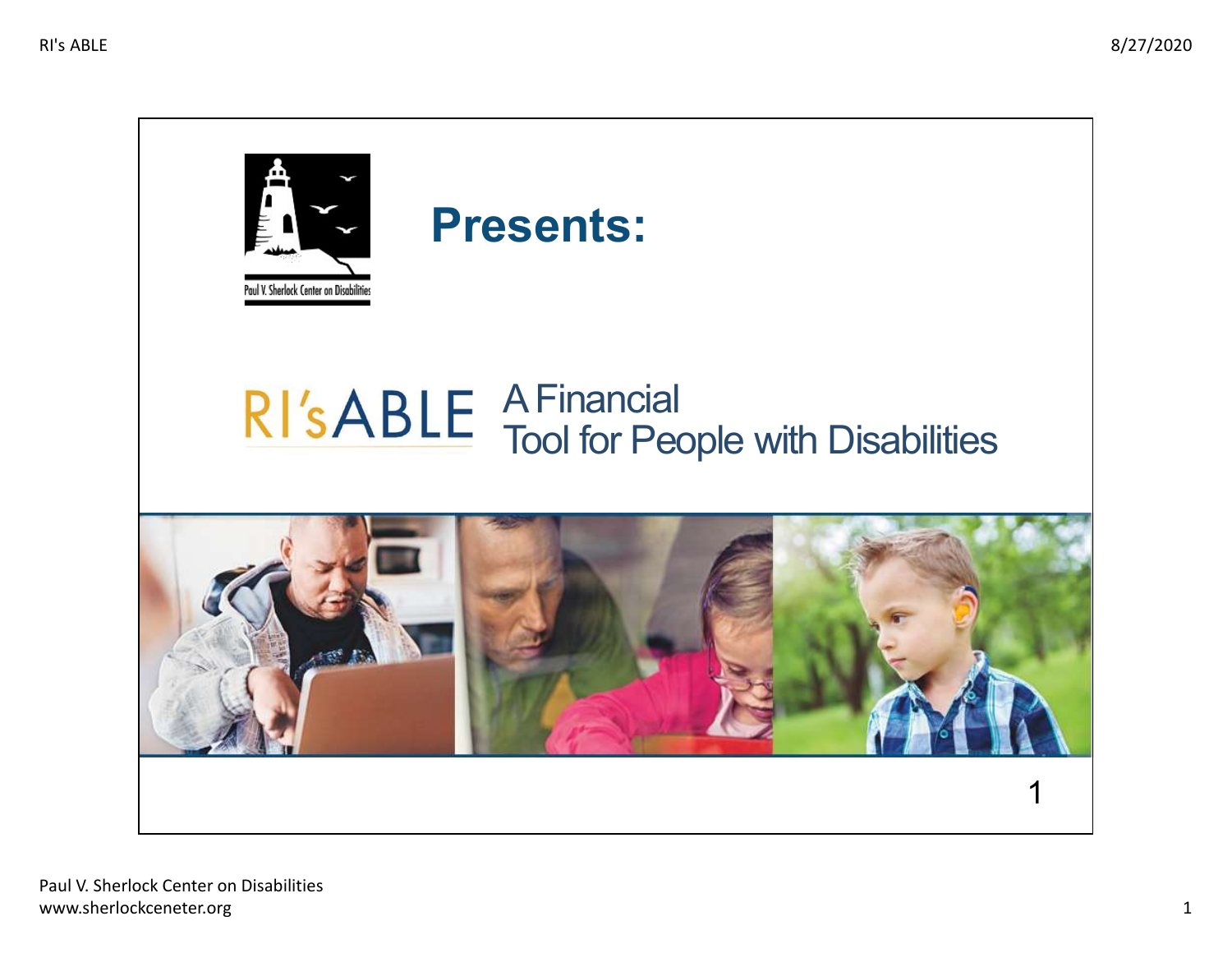## Presenters

Chris Civittolo, Director of 529 Savings Programs [chris.civittolo@treasury.ri.gov](mailto:chris.civittolo@treasury.ri.gov) 401-378-4886 Rhode Island Office of the General Treasurer

Vicki Ferrara, Coordinator-Access to Integrated Employment [vferrara@ric.edu](mailto:vferrara@ric.edu) 401- 456-8092 Sherlock Center on Disabilities @ Rhode Island College



2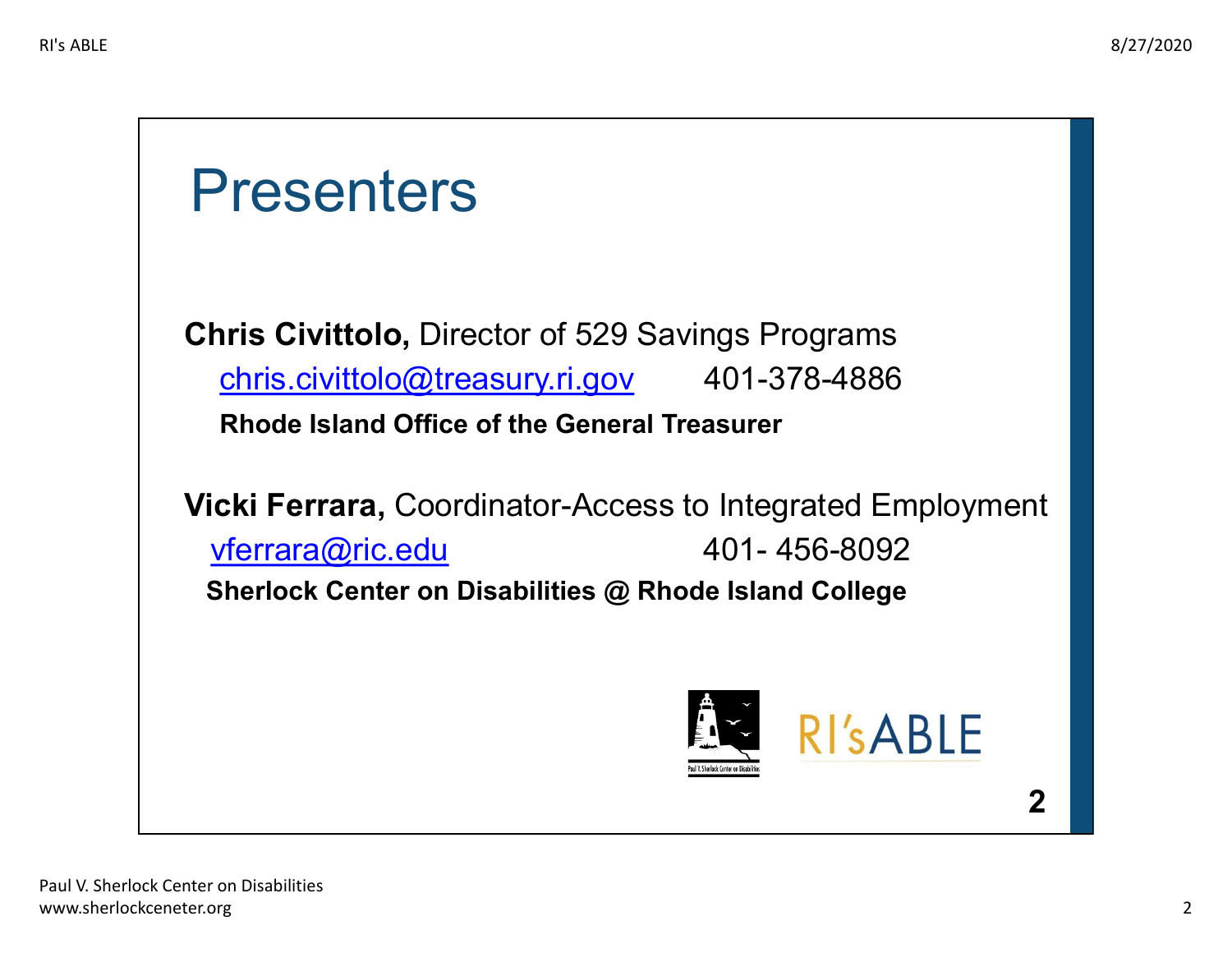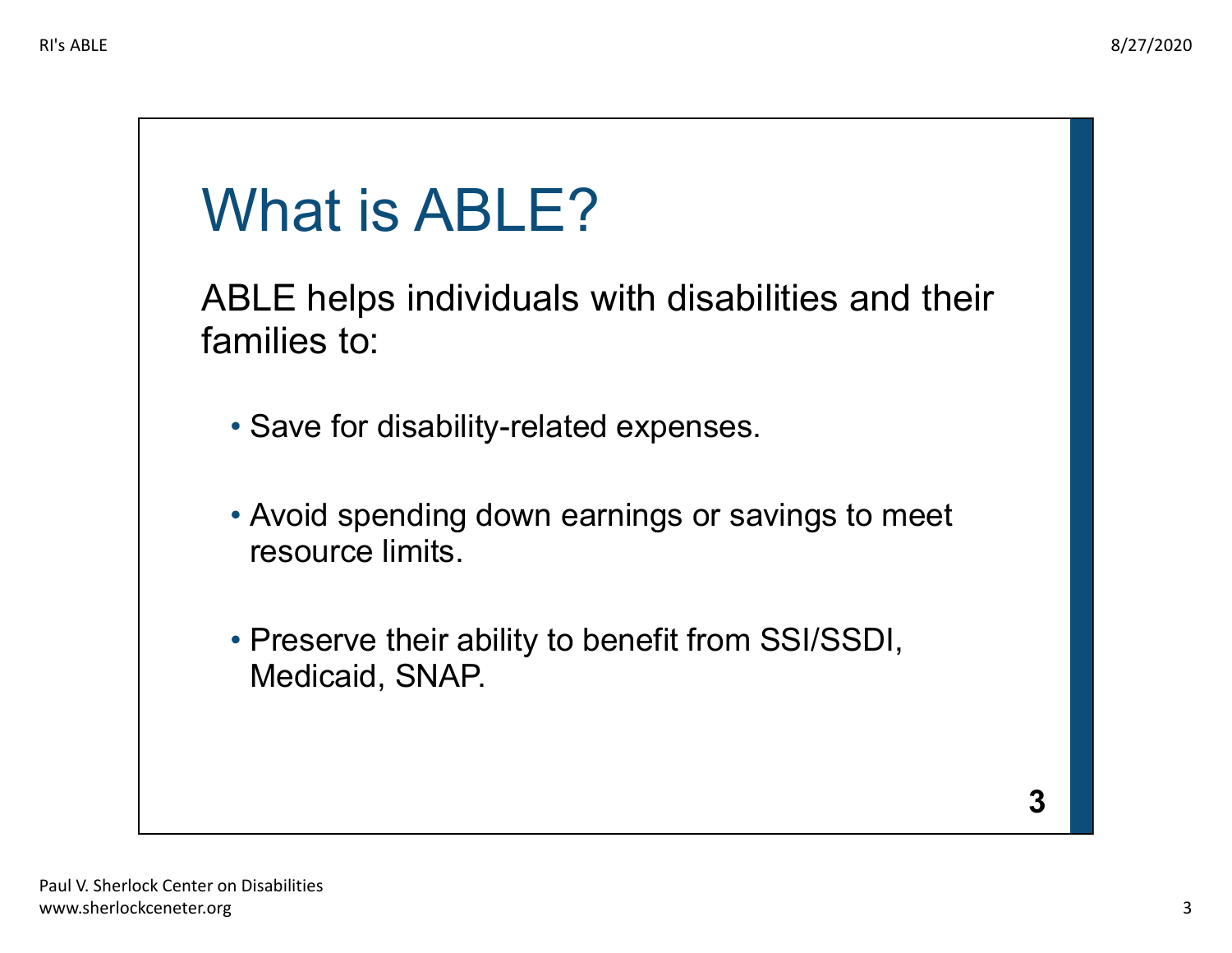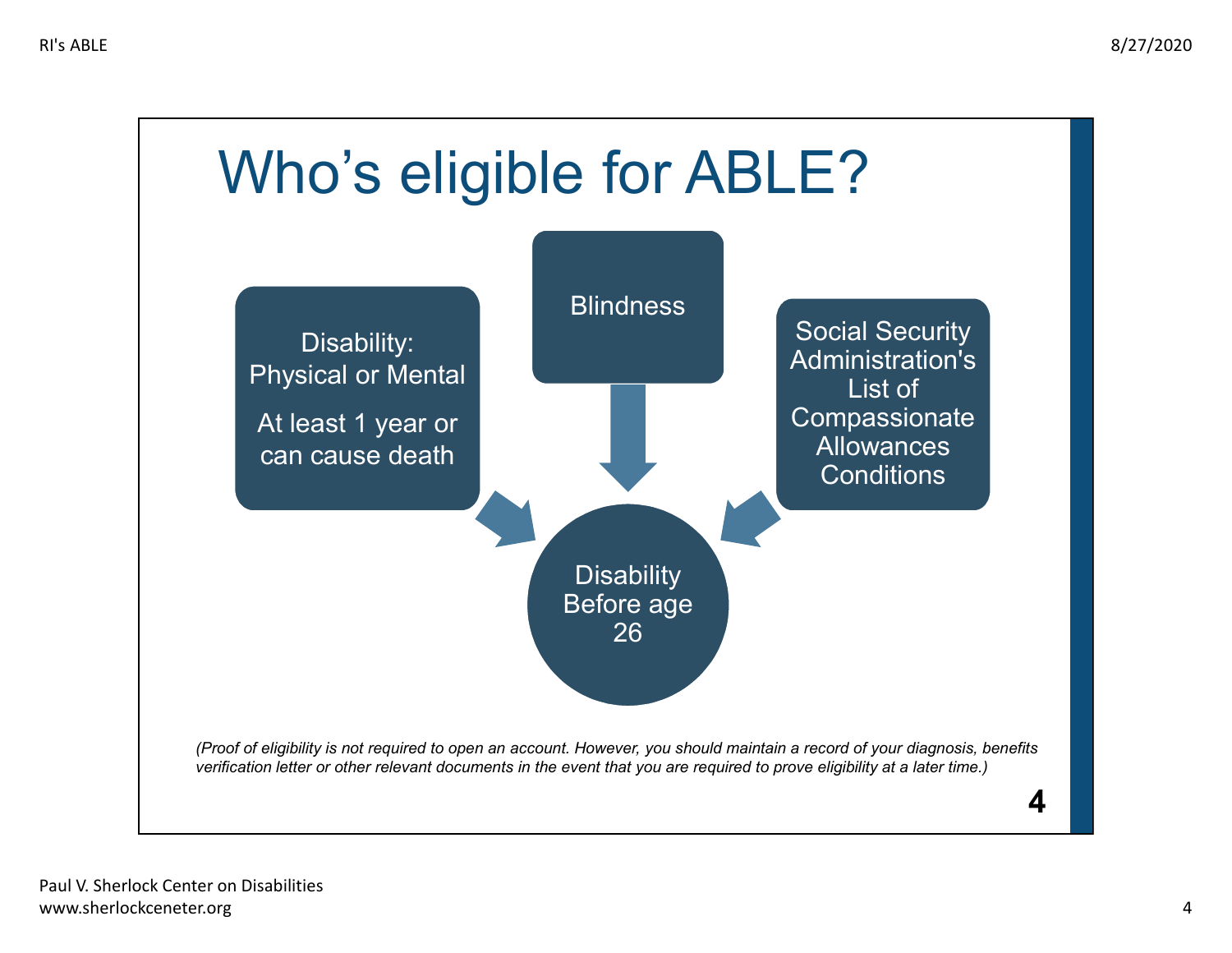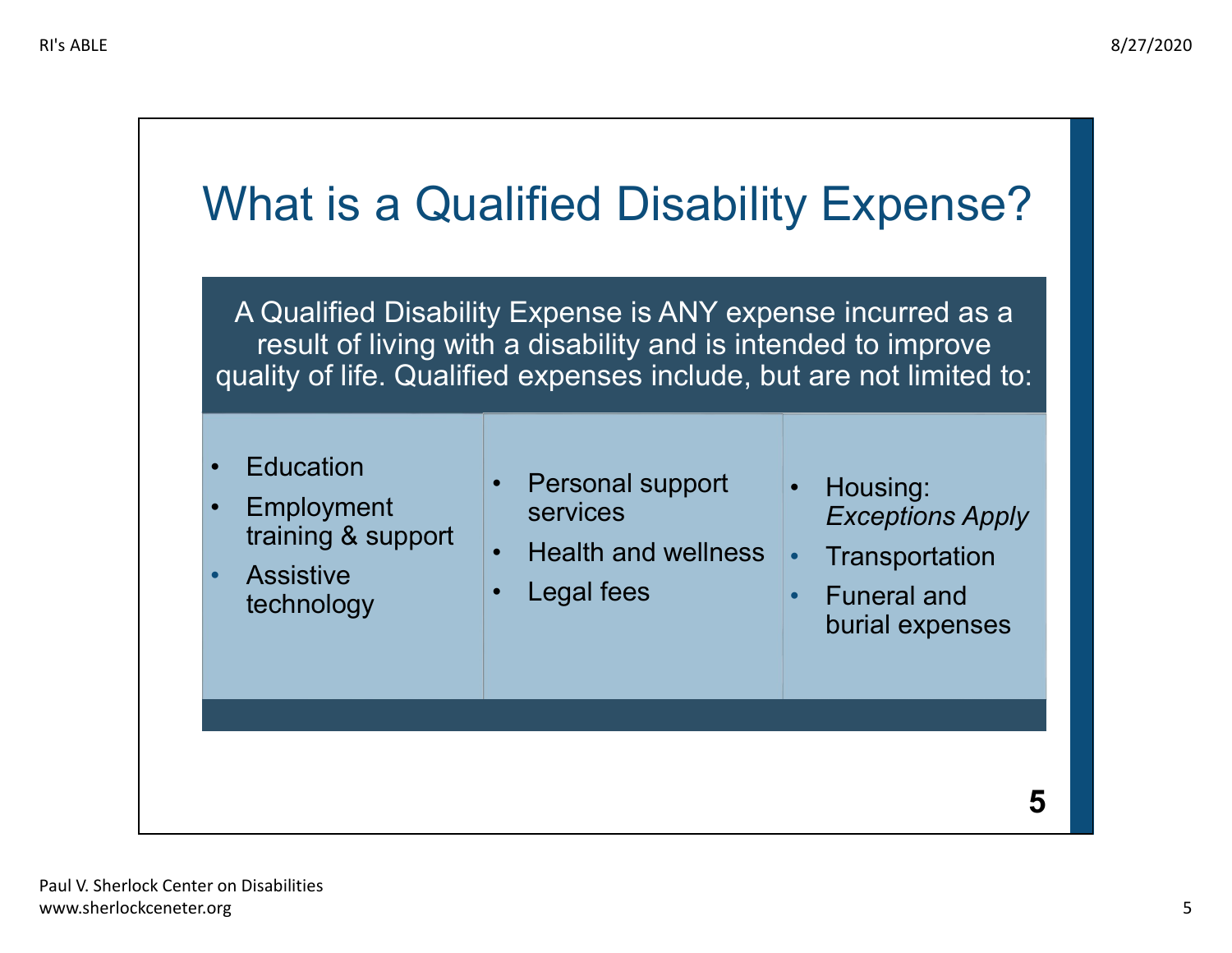## How much & who can contribute?

1. Up to \$15,000 per calendar year, but more if working

2. Anyone can contribute, not just the account owner

3. Gifting feature allows you to invite friends and family to contribute on birthdays, holidays, or special occasions

4. Regardless of who contributes, you maintain control over the account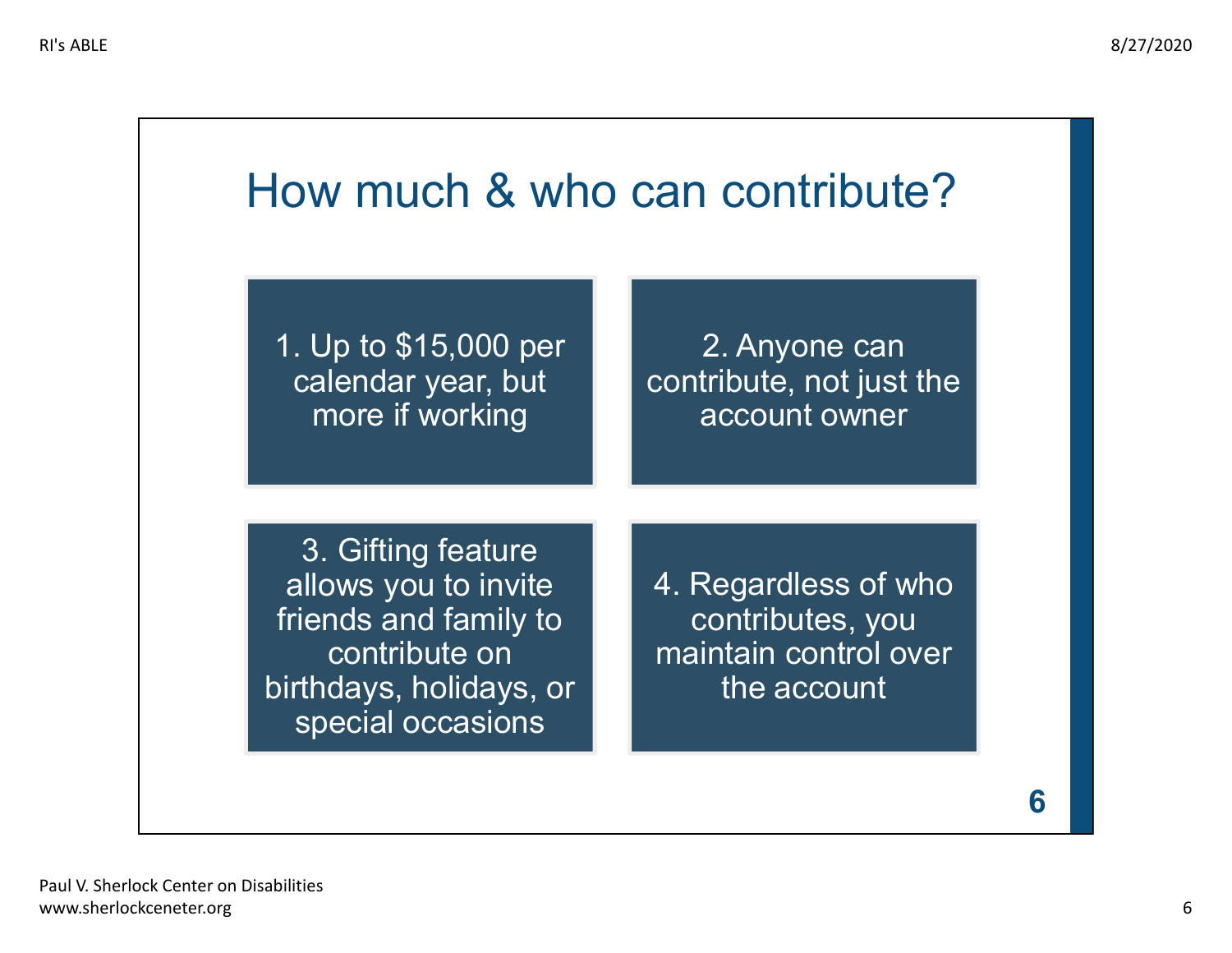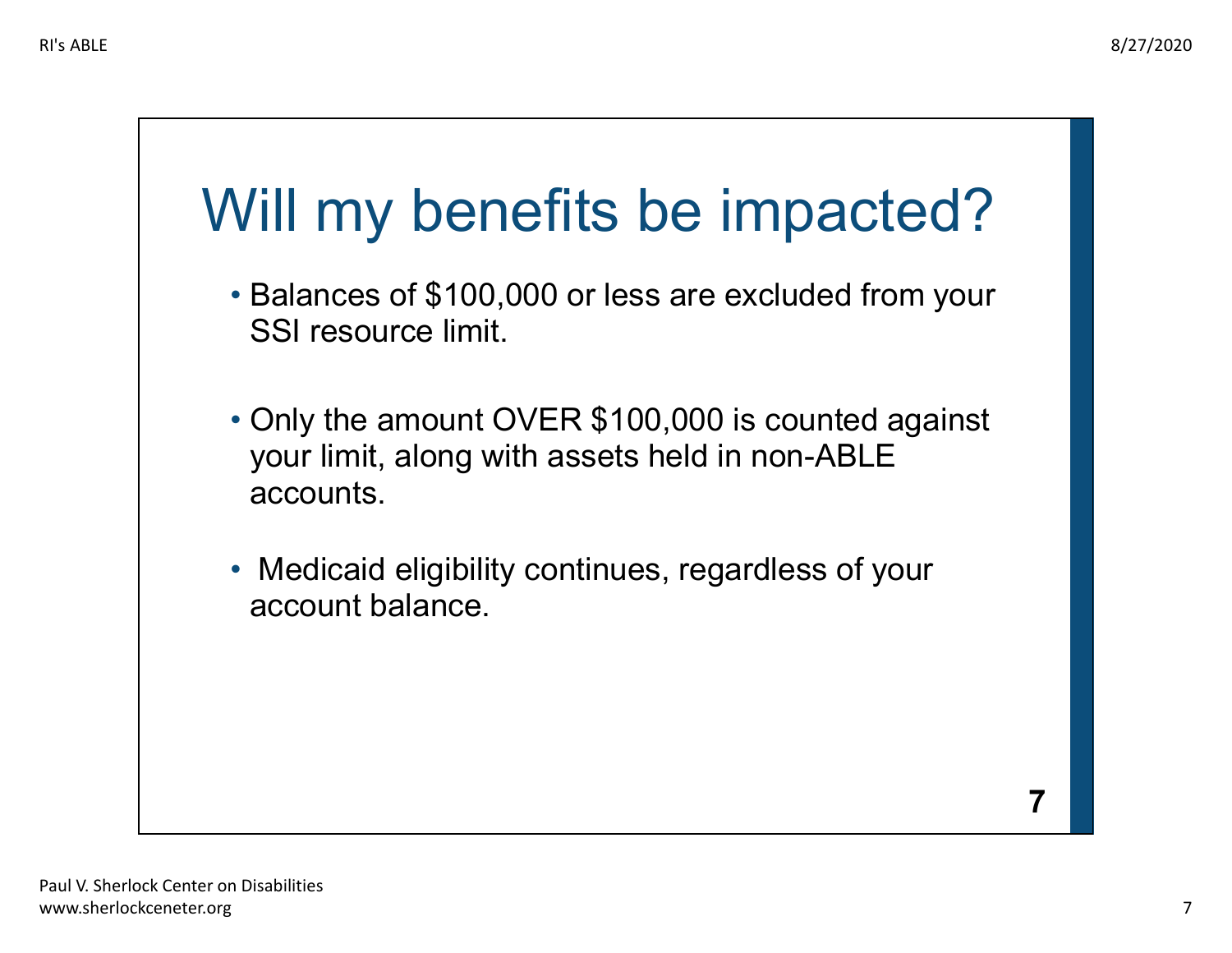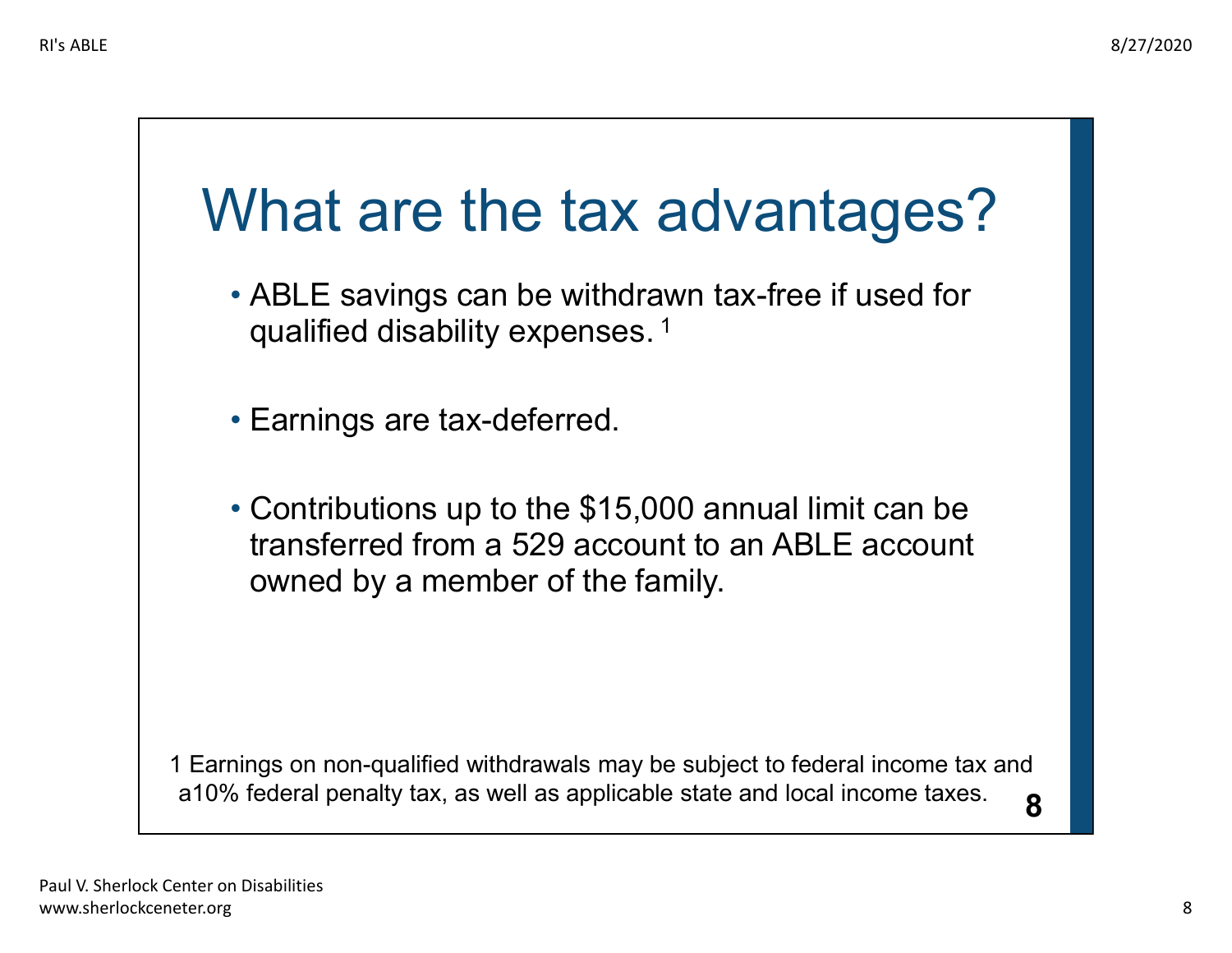

## What is needed to open a RI ABLE account?

- • Enroll online in six easy steps or request an Enrollment Form.
- • Open an account for yourself or an authorized individual can open one on your behalf.
- Get started with as little as \$25.
- • Choose how you want to save! A range of low-cost investment options and a convenient checking account feature.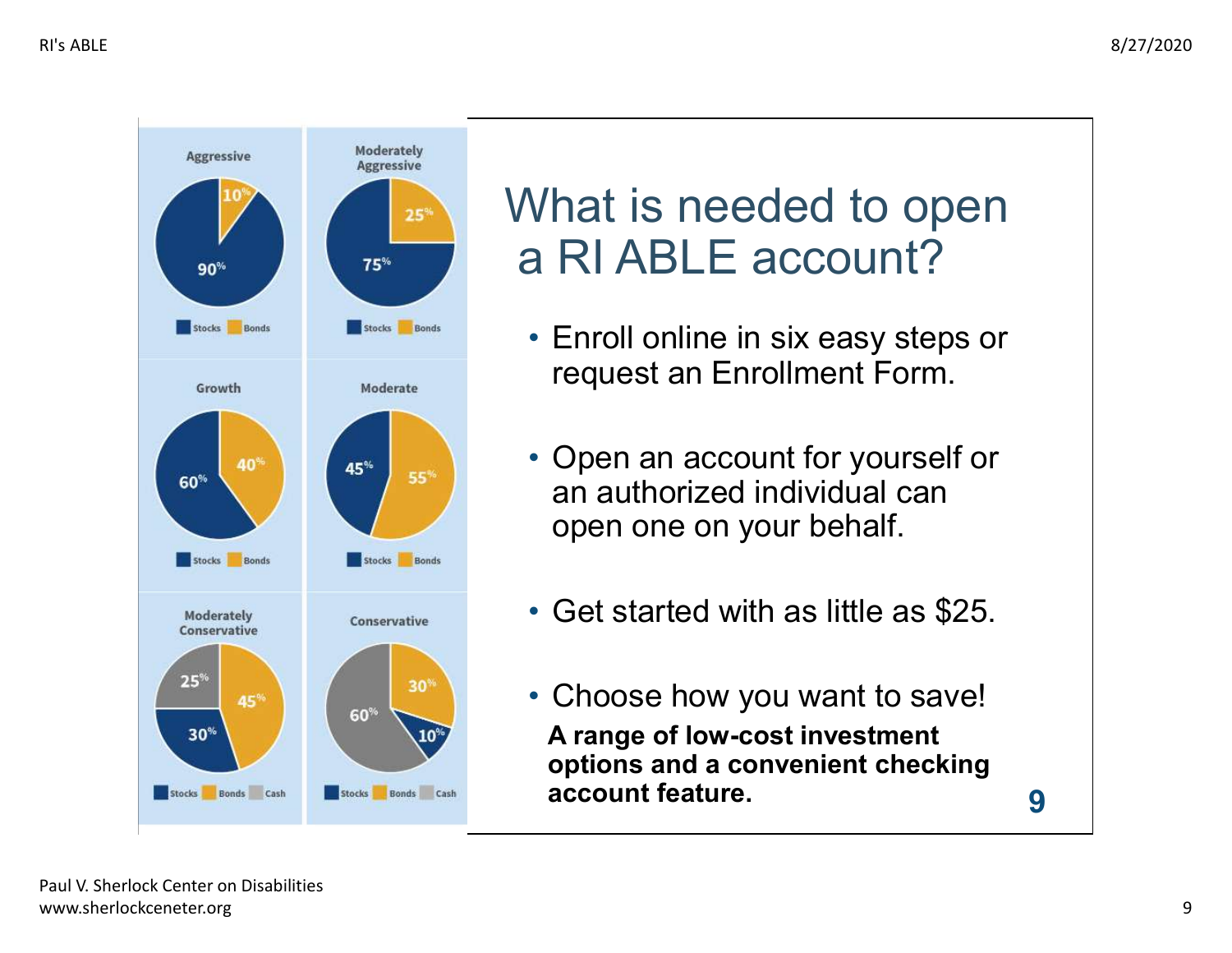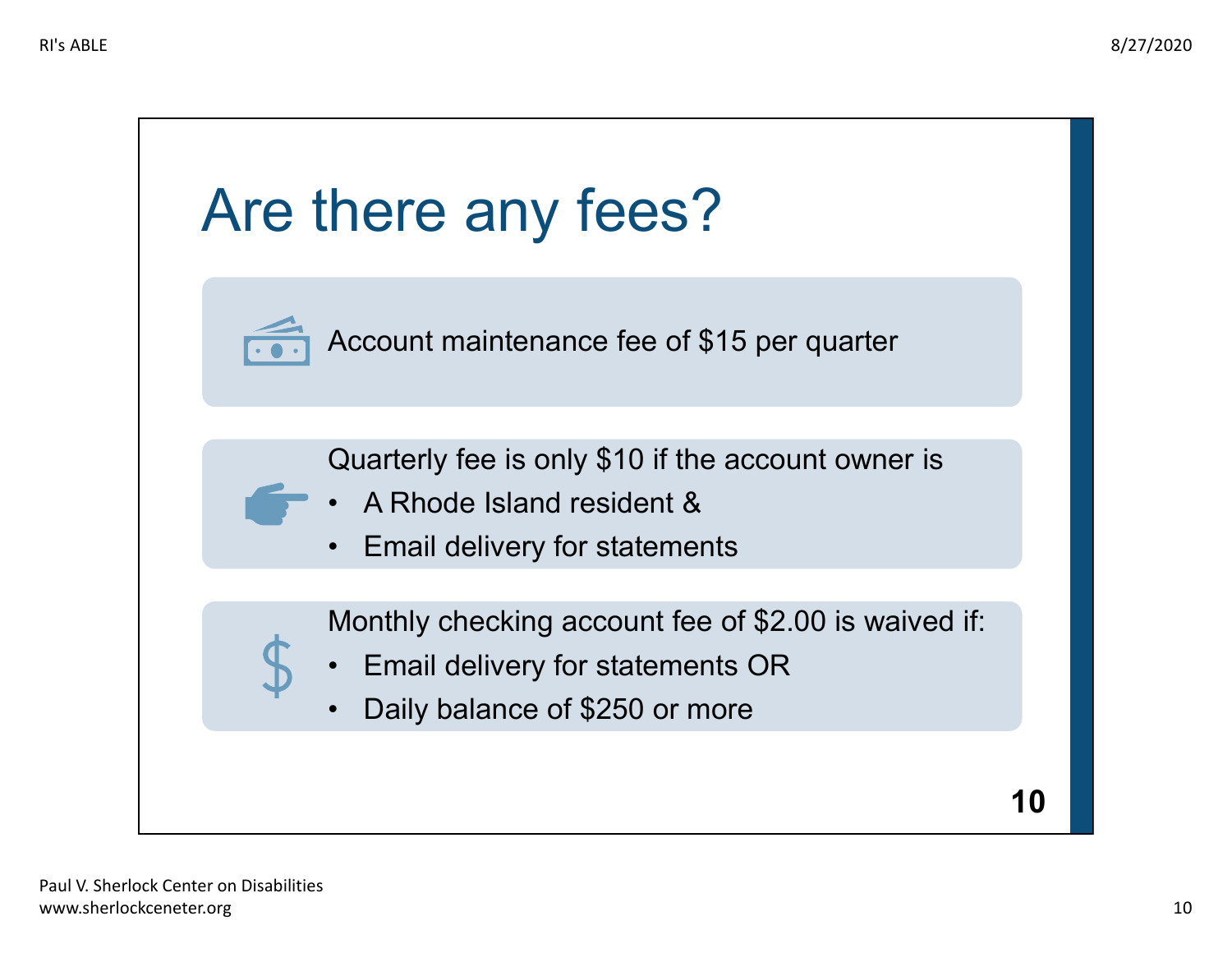# How can I learn more?

#### Learn more about ABLE:

- Visit [ri.savewithable.com](https://ri.savewithable.com)
- • Request an information kit or enroll online in six easy steps.

#### We're here to help:

- • Call: (888)-609-8915 to speak with a Program representative Monday through Friday, 8:00am – 5:00pm ET.
- Email:

[ri.clientservice@savewithable.com](mailto:ri.clientservice@savewithable.com).



11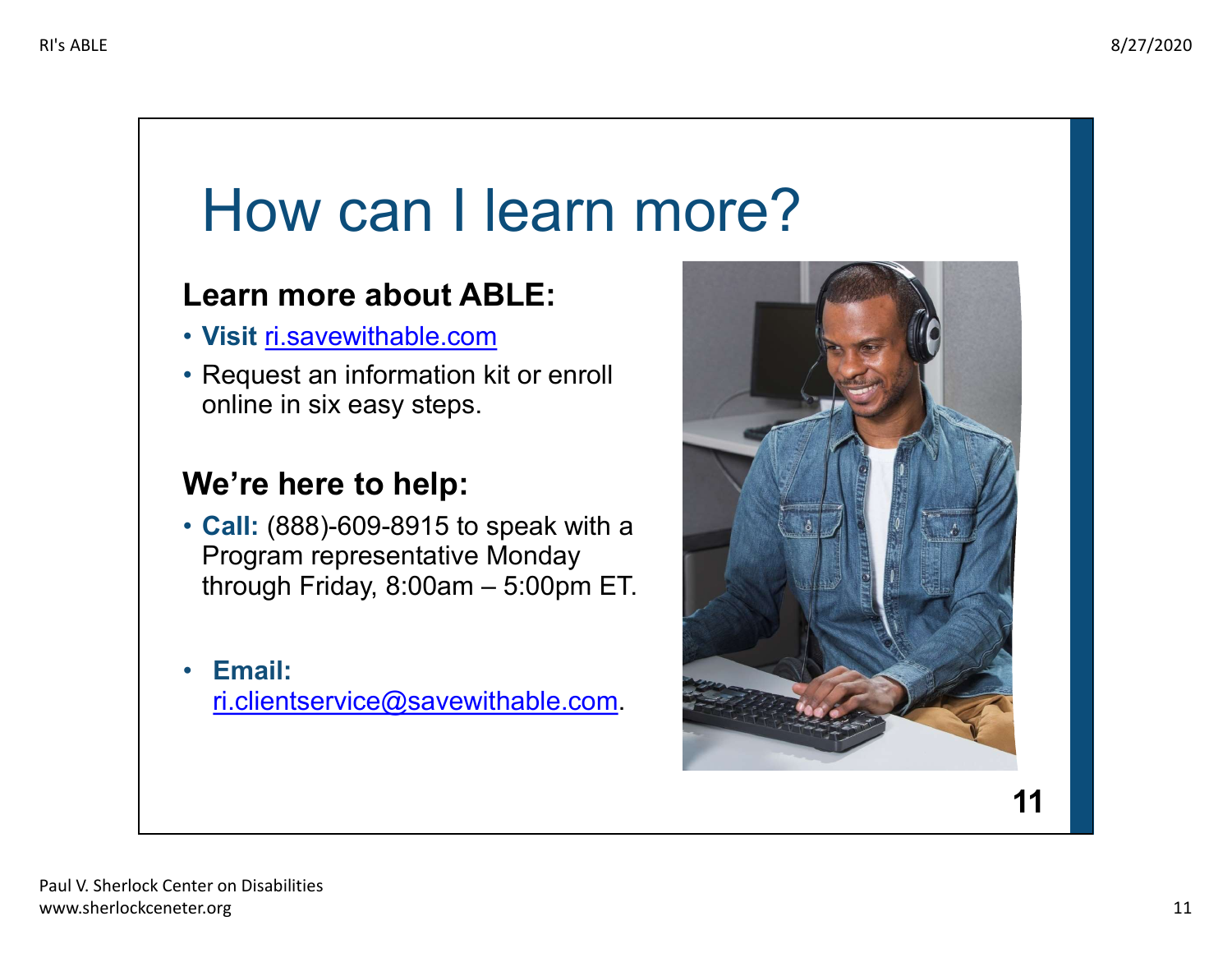

## How might benefits counseling help me?

### BENEFITS COUNSELING ACCESS BENEFITS<br>INFORMS COUNSELING

ØImpact of WORK earnings on Work Incentive Planning SSI and/or SSDI Medicaid and/or Medicare

ØSSA Work Incentives (WI) 1-866-968-7842

Ø SSA Wage Reporting Options or



### **COUNSELING**

**Work Incentive Planning** and Assistance

Medicaid and/or Medicare **All and Access of Access of Access of Access of Access of Access of Access of Access**  $\emptyset$  Ticket to Work Helpline:

12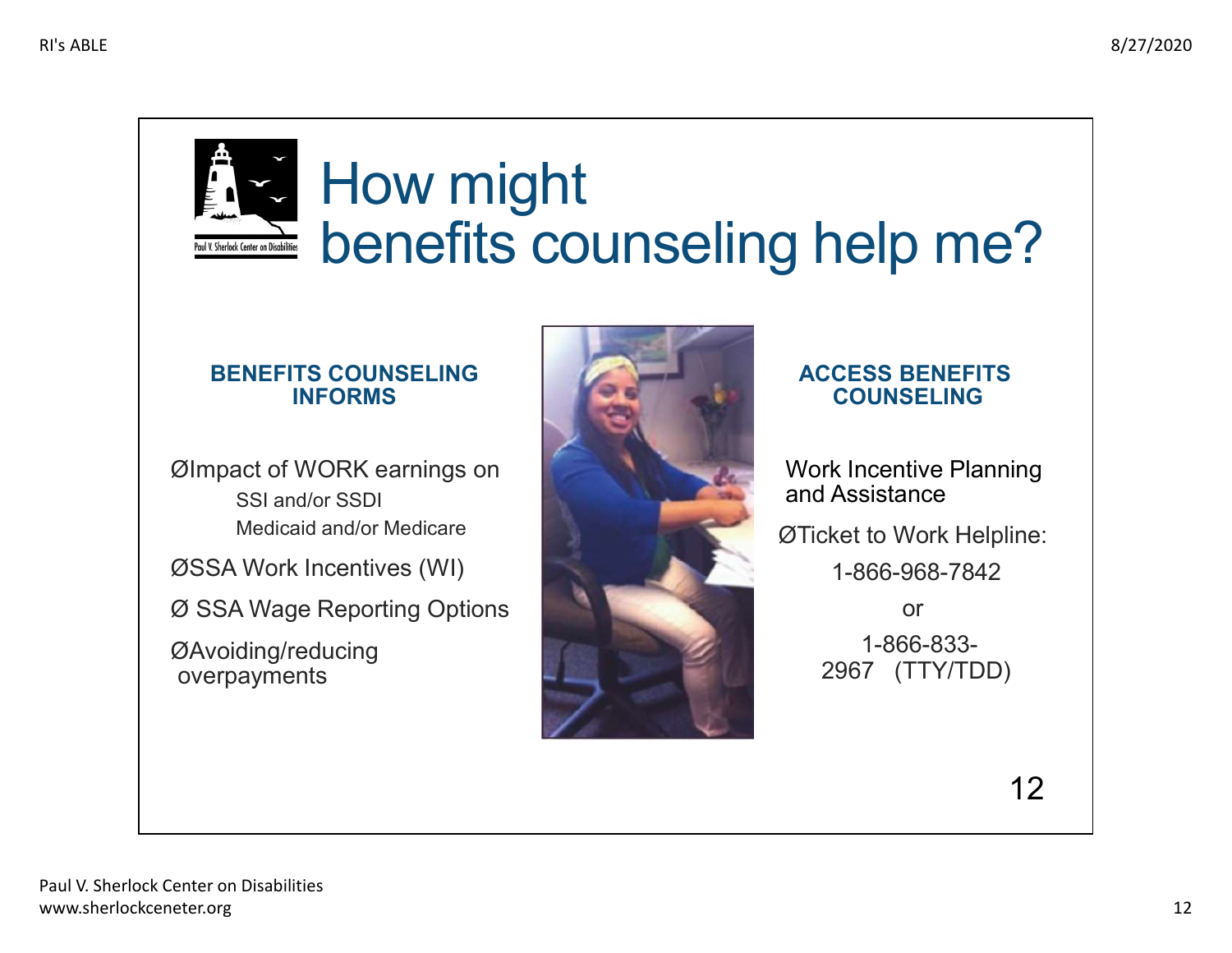# **Highlights**



- ABLE is a convenient and flexible way to save for disability expenses.
- Open an ABLE account to save above SSI/Medicaid resource limits.
- Access Work Incentive information and Benefits Counseling.
- Stay informed join the Sherlock Center's Work Incentive Mailing List.
- Remember:
	- Inform SSA of ABLE Account
	- REPORT CHANGES in earnings to benefit agencies. **13**

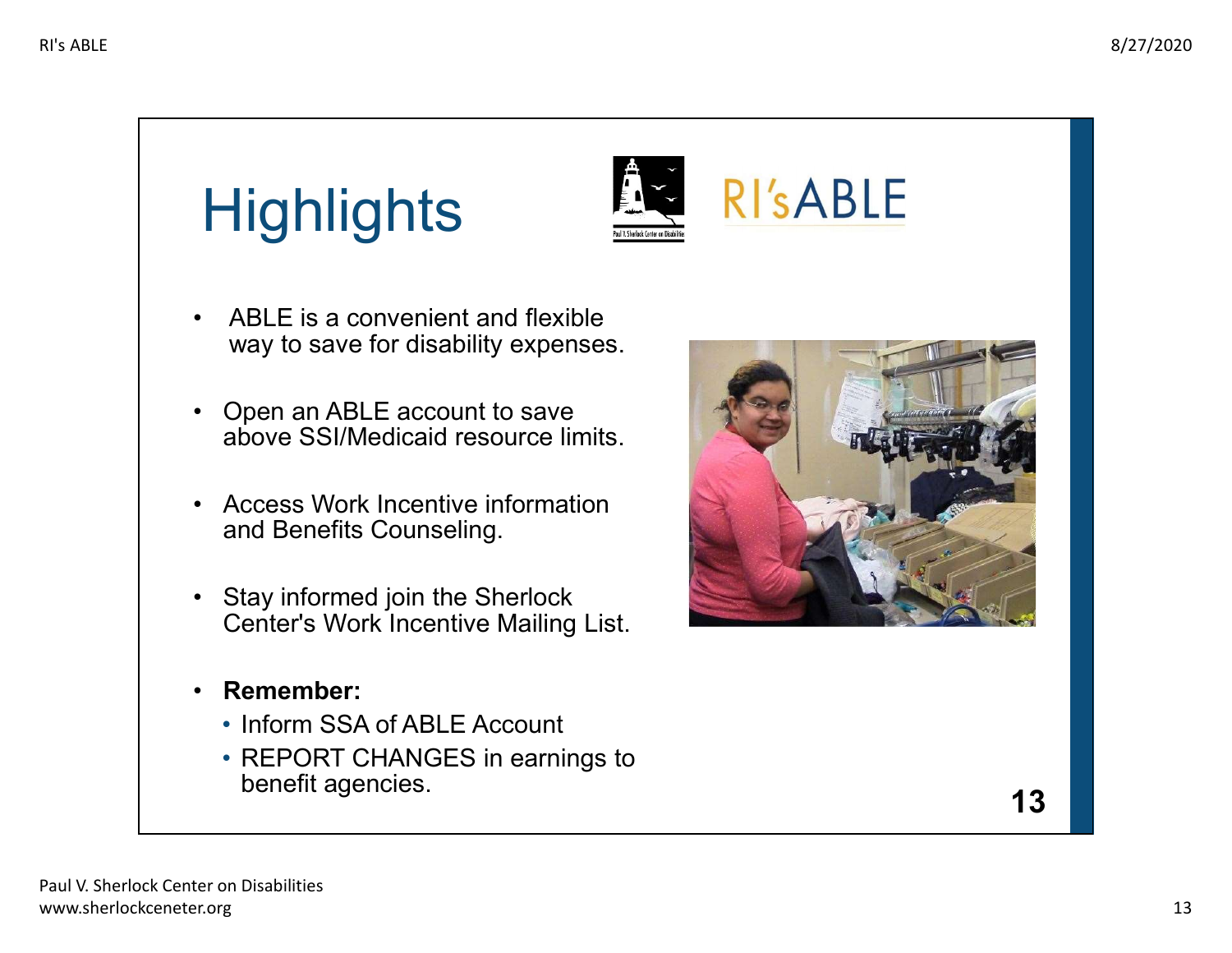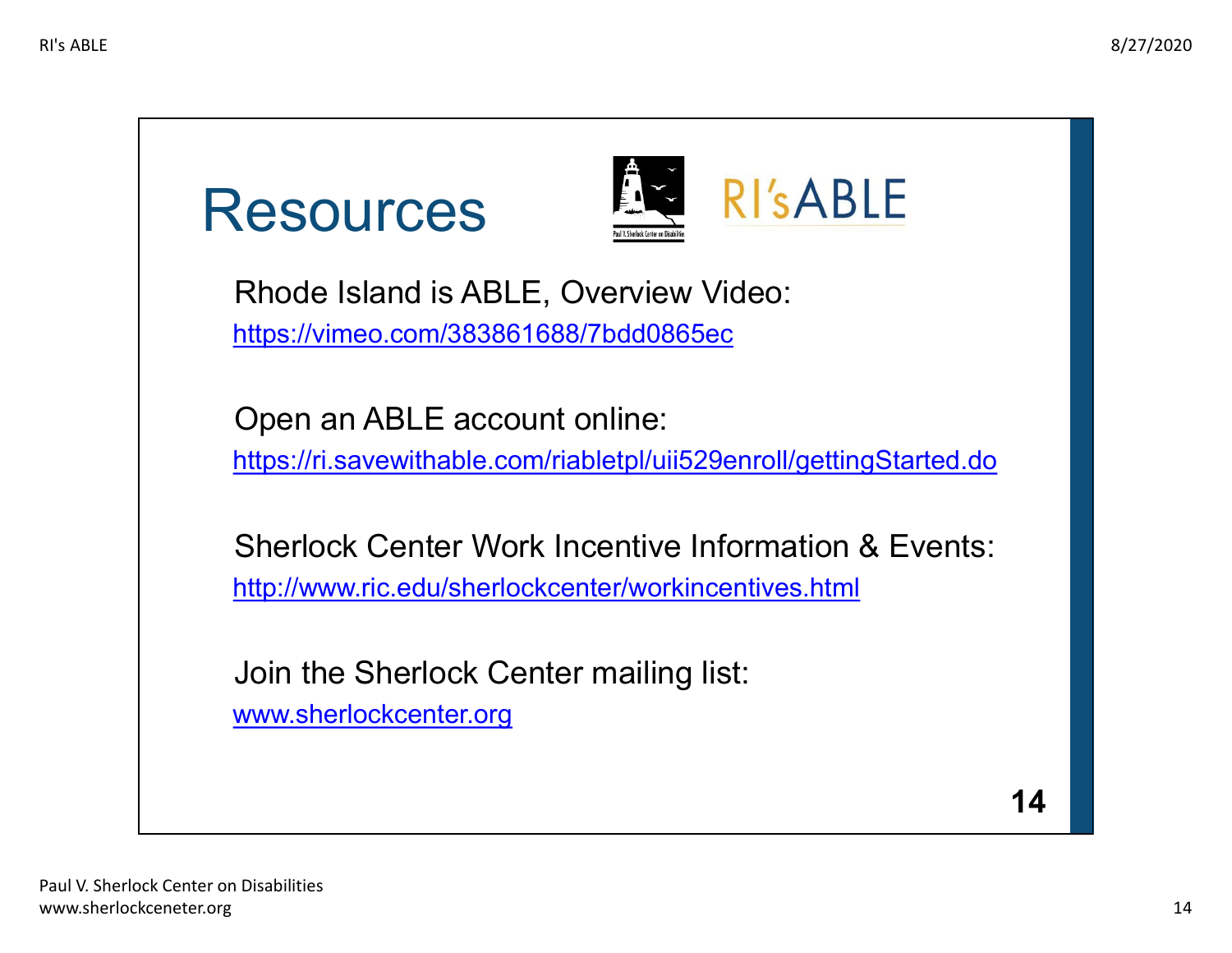# Important ABLE Disclosures 1/2

- For more information about RI's ABLE (the "Member Plan"), call (888) 609-8915 or visit <u>[ri.savewithable.com](https://ri.savewithable.com)</u> to obtain Plan Disclosure Documents, which include investment objectives, risks, charges, expenses, and other important information; read and consider it carefully before investing.
- The Member Plan is sponsored by the state of Rhode Island and administered by the Executive Office of Health and Human Services (EOHHS) and the State Investment Commission. The Member Plan is one of the qualified ABLE plans issued by the Ascensus ABLE Consortium Trust. Ascensus College Savings Recordkeeping Services, LLC, the Program Manager, and its affiliates have overall responsibility for the day-to-day operations, including investment advisory, recordkeeping and administrative services. The Member Plan offers a series of investment options within the Ascensus ABLE Consortium Trust. The Member Plan is intended to operate as a qualified ABLE plan to be used only to save for Qualified Disability Expenses, pursuant to the Section 529A of the U.S. Internal Revenue Code, as amended.